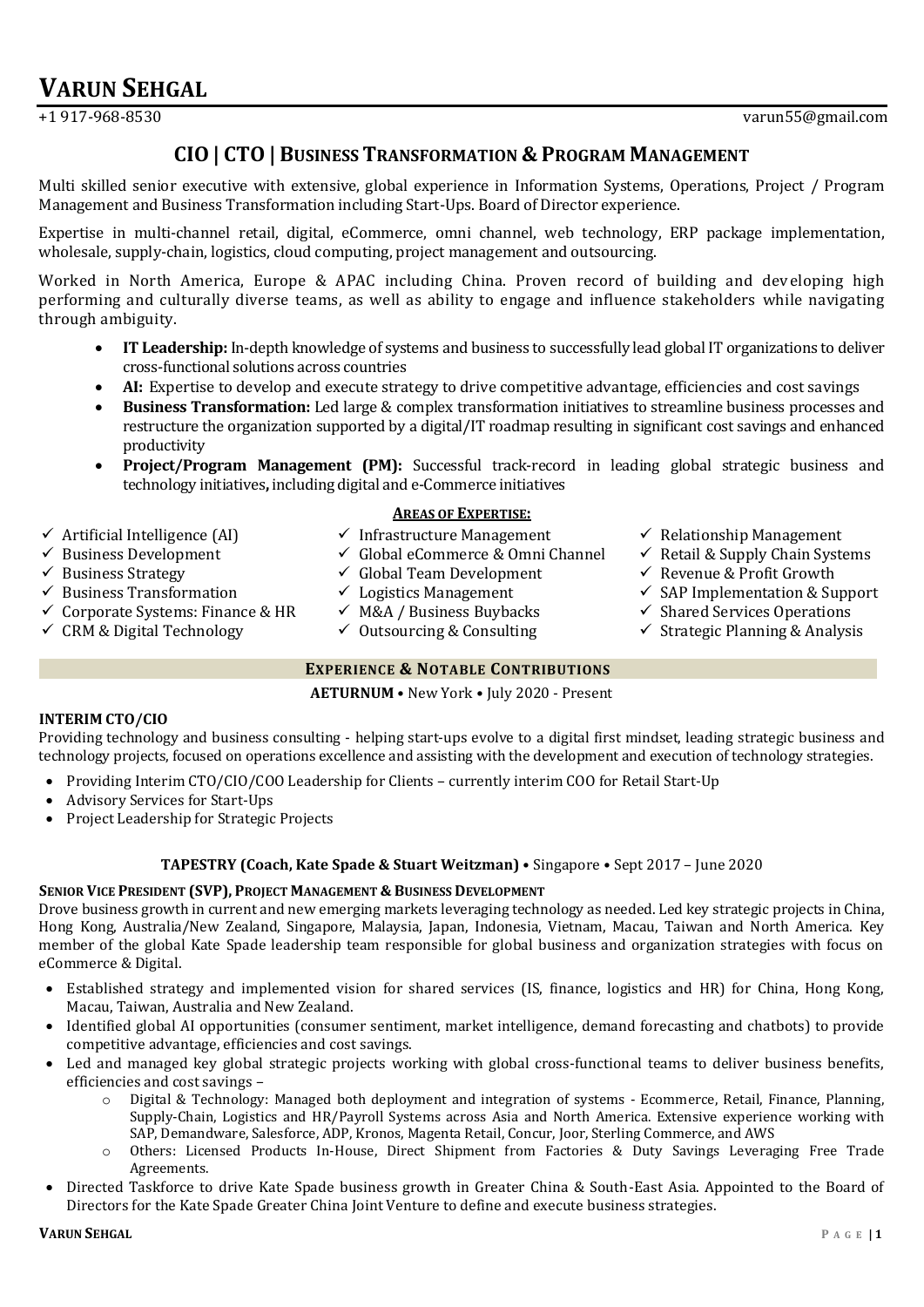- Interim Country Head for Australia/New Zealand (ANZ) guided all Retail and Operations in the market with full P&L ownership. Drove positive comparable same-store sales and overall double-digit growth in market for Coach Brand.
- Led business buybacks (\$150M+) across APAC to provide additional revenue and growth for Tapestry brands. Drove projects from start to finish delegating tasks to team as needed - negotiations, due diligence, systems deployment and cross-functional integration. Helped set-up in country organization post buyback.

#### **BEYOND BARRIER CONSULTING** • Australia, Hong Kong, China, India & US • Sept 2016 – Sept 2017

#### **CHIEF OPERATING OFFICER (COO)**

Provided Systems strategy, operations efficiency, logistics, and Program Management expertise to drive revenue and growth for global clients.

- SAP Advisor for American Brand in the middle of global implementation.
- Strategic IS and business advisor to Incentivio, cloud-based start-up, providing a marketing platform for building personalized relationships with customers, focused on restaurants and retailers.

#### **COACH, INC.** • New York • March 2001 – Sept 2016

#### **SENIOR VICE PRESIDENT (SVP), BUSINESS TRANSFORMATION -NEW YORK** • 2015 - 2016

Led Coach Inc.'s global operational efficiency project focused on streamlining the organization and processes to create a true global, multi-brand company. Examined every aspect of the business to find sustainable, scalable and cost-effective solutions to be more agile and remove duplicative processes. Project sponsored by the Global CEO. Reported to Global COO and interacted extensively with all members of the Coach Operating Group based in the corporate NY office.

- Worked closely with Boston Consulting Group on creating a more streamlined corporate structure enabling Coach to be more responsive to rapidly changing business conditions. Generated cost-savings of \$150M+.
- Successfully supported simplifying and streamlining processes for: Merchandising, Planning, Inventory Management, Marketing, Product Development, Costing, Wholesale, Finance and Samples Management.
- Contributed to the development of the Global IS Transformation Strategy including SAP S/4, Point of Sale (POS), eCommerce & HRIS Systems.

#### **SVP, IS (INTERNATIONAL CIO) & HEAD OF ASIA SHARED SERVICES (COO) - SHANGHAI** • 2014 - 2015

Directed teams of 150+ in China, Hong Kong, Japan, Korea, Taiwan, Singapore, Malaysia, Vietnam, France, Spain, Portugal, Germany, Ireland, UK and US. Accountable for Asia Shared Services including all logistics, distribution, procurement, HR operations, finance and IS.

- Focused on strategy, developing and leading teams, outsourcing when cost-effective, and successfully slashed costs of global business processes. Asia Operating Group member to define Asia organization and business strategies.
- Led Global Corporate Systems team developed the Corporate Systems Roadmap with focus on leveraging SAP for finance & local systems for HR.
- Collaborated with the Global business process outsourcing efforts of finance transactional activities, resulting in over \$5M+ in savings.
- Drove employee retention and improved engagement scores through training, increased collaboration, focused on high performers and frequent communication leveraging town-hall meetings.

#### **SVP, INTERNATIONAL IS (INTERNATIONAL CIO) & INTERNATIONAL PMO - HONG KONG** • 2014 - 2014

Functioned as International CIO, overseeing systems for all of Coach in Asia, Europe, Latin America, and the Middle East. Directly reported to the Global CIO and the President, International.

- Skillfully led cross-functional teams, driving key business and IS initiatives in support of the brand transformation.
- Acted as Chief of Staff for President, International and provided project management support for key strategic initiatives working closely with all International Business heads.
- Continued ownership of Asia Logistics, Distribution and HR Operations.

# **SVP (ASIA CIO), SYSTEMS, LOGISTICS, & HR OPERATIONS - SHANGHAI** • 2013 - 2014

Supervised logistics, distribution, IS, as well as HR operations for Asia - all non-finance areas of Asia Shared Services. Key projects delivered: Ipad Pilot in China stores, allocation system roadmap (JDA), regional stores helpdesk strategy, Free Trade outsourcing strategy. Provided leadership for over 100 full-time employees with an operating budget of \$30M+.

- Developed Asia Regional eCommerce Strategy; facilitated the China eCommerce and third-party site launches across Asia.
- Implemented operational improvements and improved KPI's for the HR operations team. Ensured accurate data entry and payroll processing for all Asia markets (excluding Japan).
- Successfully transitioned Europe business from a distributor to fully Coach operated model.
- Asia Operating Group member to define Asia organization and business strategies.

# **SVP, SYSTEMS & LOGISTICS, (ASIA CIO) - HONG KONG** • 2012 to 2013